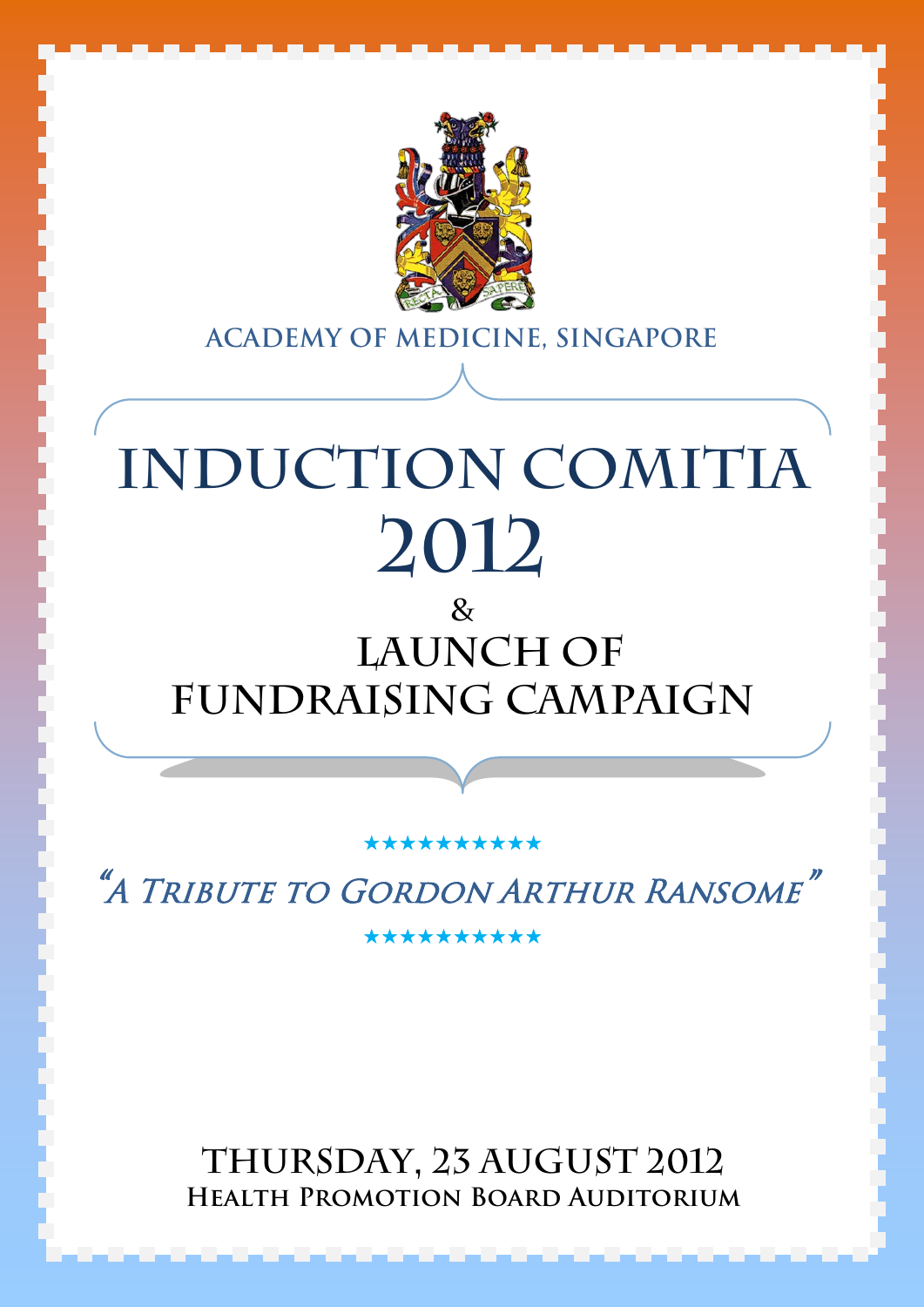# **PROGRAMME**

● ● ●

*Master of Ceremonies: Dr Ann Tan* 

● ● ●

**5:30 pm Arrival of Guests**

**5:45 pm Guests to be seated**

**6:00 pm Arrival of Guest-of-Honour, Dr Amy Khor** MINISTER OF STATE, MINISTRY OF HEALTH, SINGAPORE

 **6:05 pm Procession of Stage Party**

**6:10 pm Address by Prof Lim Shih Hui** Master, Academy of Medicine, Singapore

**6:20 pm Address by Guest-of-Honour, Dr Amy Khor**

**6:30 pm** "A Tribute to Gordon Arthur Ransome" **By Prof V. Anantharaman** CHAIRMAN, GORDON ARTHUR RANSOME ORATION FUNDRAISING CAMPAIGN COMMITTEE

**6:40 pm Launch of Fundraising Campaign**

**6:45 pm Citation & Presentation of Past Master Medallion to Prof Tan Kok Chai** Immediate Past Master, Academy of Medicine, Singapore

**6:50 pm Conferment of Fellowship**

**7:15 pm Inductees' Pledge**

**7:20 pm Presentation of Staff Registrar Scheme (SRS) Diplomas**

**7:30 pm Welcome Reception**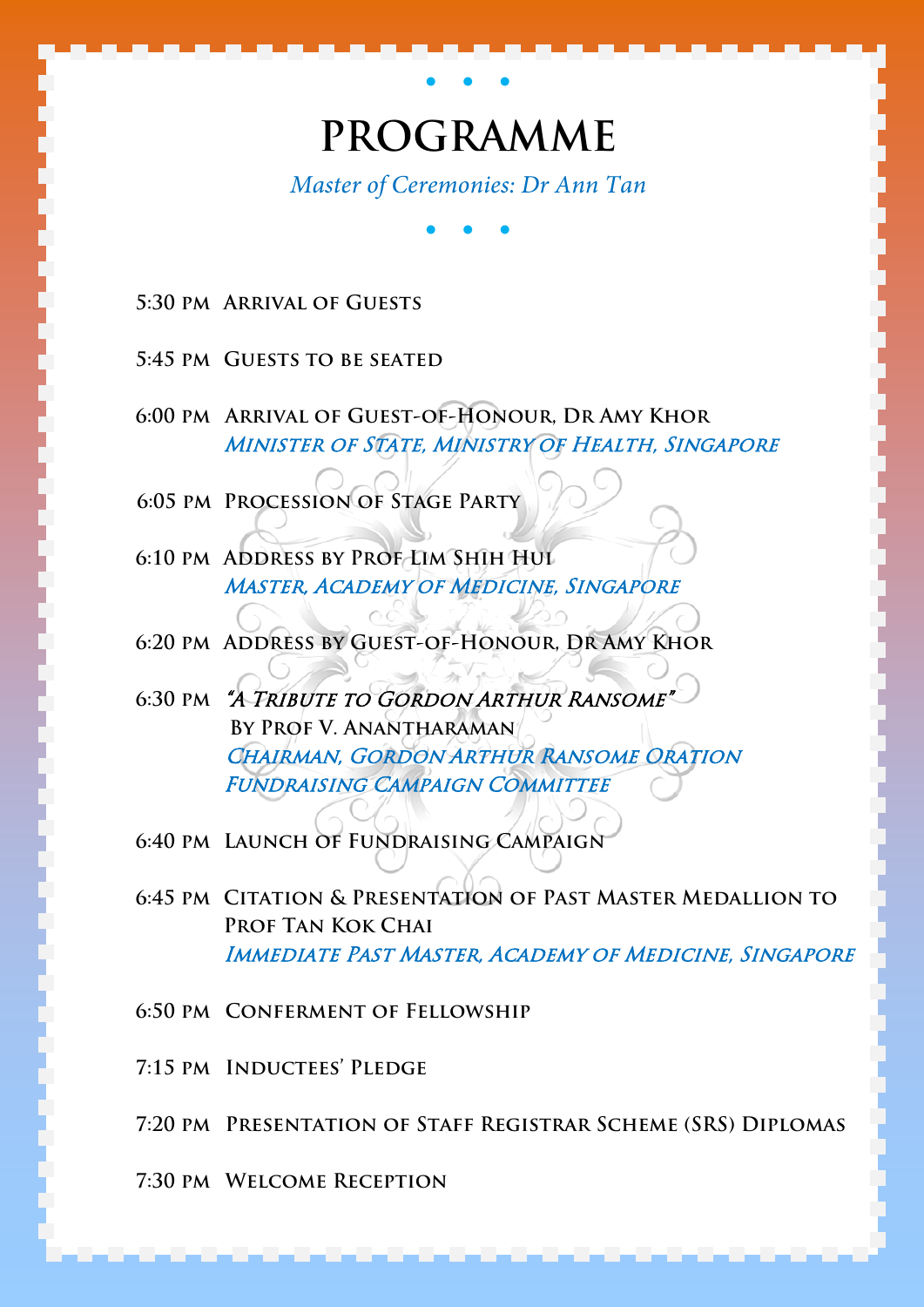## **Recipient of Past Master Medallion**



### **PROFESSOR TAN KOK CHAI**

*MASTER (2010-2012) Academy of Medicine, Singapore*

**Professor Tan Kok Chai** is a Senior Consultant Plastic Surgeon. Previously, he had served as Head of Department of Plastic Surgery, Singapore General Hospital. He had also been Chairman of Division of Surgery at Singapore General Hospital.

Over the past 20 years, Prof Tan has been on Medical Mission to Uzbekistan, Myanmar, Indonesia, Cambodia and China. Last four years, he has lead medical mission for Cleft Surgery of minority tribes in Yunnan, China. In 2008, he was awarded the Humanity award for his voluntary work.

He had served previously as Chairman of the Chapter of Surgeons (before the formation of College of Surgeons, Singapore). On the Council of Academy of Medicine, Singapore he had served as Bursar, Scribe and Censor-in-Chief. He led the Academy as Master from 2010 to 2012 and continues on the Council as Immediate Past Master.

# **A Tribute to Sir Gordon Arthur Ransome**

#### ● ● ● **SIR GORDON ARTHUR RANSOME**

*FOUNDING MASTER, Academy of Medicine, Singapore*

● ● ●

 practiced at the Singapore General Hospital for 33 years and mentored most of the senior physicians and surgeons of today. **Professor Gordon Arthur Ransome** (1910 – 1978) was the founding Master of the Academy of Medicine, Singapore. A legendary pioneer in medicine in Singapore, he

۱

 As Professor of Medicine in the then University of Singapore, he laid the foundations of post-graduate medical training in the country. He spent the best parts of his life in Singapore dedicated to patients and to the teaching of undergraduates and postgraduate doctors.

In July 1957, he inaugurated a meeting of medical specialists in his own house with a view to the formation of an academic body. His devotion to students of medicine and to patients aside, Professor Ransome also distinguished himself in public duties. His contributions to society at large and to communities beyond our own shores earned him numerous honours. He practiced medicine as close to the Hippocratic Oath as any doctor could hope to do.